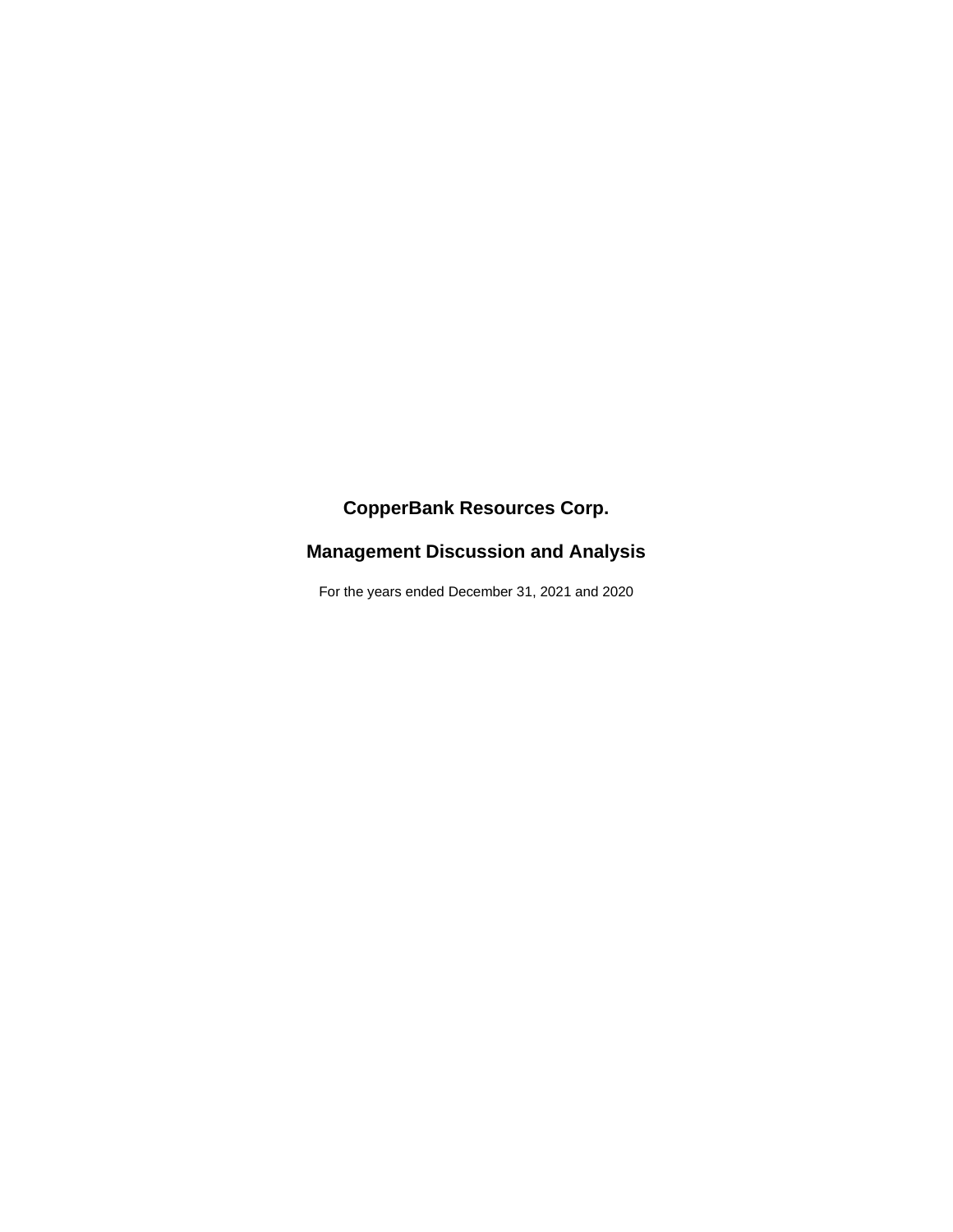# **REPORTING PERIOD AND EFFECTIVE DATE**

The following management's discussion and analysis of financial condition and results of operations ("MD&A") for the year ended December 31, 2021, prepared as of April 05, 2022, should be read in conjunction with the audited consolidated financial statements for the year ended December 31, 2021 and the related notes thereto of CopperBank Resources Corp. (the "Company" or "CopperBank") (the "financial statements"). The financial statements have been prepared by management in accordance with International Financial Reporting Standards ("IFRS") as issued by the International Accounting Standards Board ("IASB") and interpretations of the International Financial Reporting Interpretations Committee ("IFRIC"). All amounts are expressed in Canadian dollars unless otherwise stated. Other information contained in this document has also been prepared by management and is consistent with the data contained in the financial statements.

Certain statements in this report that are not historical facts are forward-looking statements involving known and unknown risks and uncertainties, which could cause actual results to vary considerably from these statements. Readers are cautioned not to put undue reliance on forward-looking statements.

Additional information is available on SEDAR at [www.sedar.com](http://www.sedar.com/) and at the Company's website a[t www.CopperBankcorp.com.](http://www.copperbankcorp.com/)

# **DESCRIPTION OF BUSINESS**

CopperBank was incorporated on October 21, 2014 under the Business Corporations Act (British Columbia). The Company's registered office is Suite 2400, 745 Thurlow Street, Vancouver, British Columbia, V6E 0C5. The Company's head office and principal address is located at 250 - 200 Burrard St., Vancouver, British Columbia, V6C 3L6. The Company's shares are traded on the Canadian Securities Exchange ("CSE") under the symbol "CBK", and its principal business is the acquisition and development of resource properties.

As of the date of these financial statements, COVID-19 has had no impact on the Company's ability to access and explore its current properties but may impact the Company's ability to raise funding or explore its properties should travel restrictions related to COVID-19 be extended or expanded in scope.

# **CORPORATE UPDATE**

On July 8, 2020, the Company consolidated its outstanding common shares on a four-for-one basis. The presentation of number of shares, warrants, stock options and loss per share have been retrospectively adjusted for this share consolidation.

# *Company Strategy*

To create value through the technical advancement and economic viability of our copper projects by:

- Demonstrating leading health, safety, and environmental performance
- De-risking and optimizing Copper Creek and Contact Copper projects
- Drive awareness and reputation through stakeholder engagements

# *Highlights*

- New management and directors in place and continuing to hire key technical and corporate positions
- Equity financing of \$5.0 million completed in September 2021
- Technical teams mobilized to Copper Creek project. Key progress highlights include:
	- o Diamond drilling commenced in February 2022 to complete 5,000-meter program testing both high-grade breccia and porphyry copper mineralization. As of the date of this MD&A, over 2,500 meters have been drilled
	- o Geological model development underway (relogging of historic drill core and integration of historic data sets)
	- o Mineral Resource Estimate ("MRE") scope of work awarded
	- o Metallurgical data review substantially complete
	- o Geotechnical program initiated and scope of work awarded
- o Survey program ongoing with high-resolution topographic data collection and historic data digitization in progress
- Annual General Meeting to be held on April 19, 2022
	- o Recommendation of four new directors
	- Recommendation of renaming company to Faraday Copper Corp
- Company has applied to list on TSX.V<sup>1</sup>

<sup>&</sup>lt;sup>1</sup> Listing of the Company's common shares on the TSX Venture Exchange ("TSX.V") will be subject to the approval of the TSX.V in accordance with its listing *requirements and there is no assurance that the TSX.V will approve the listing application.*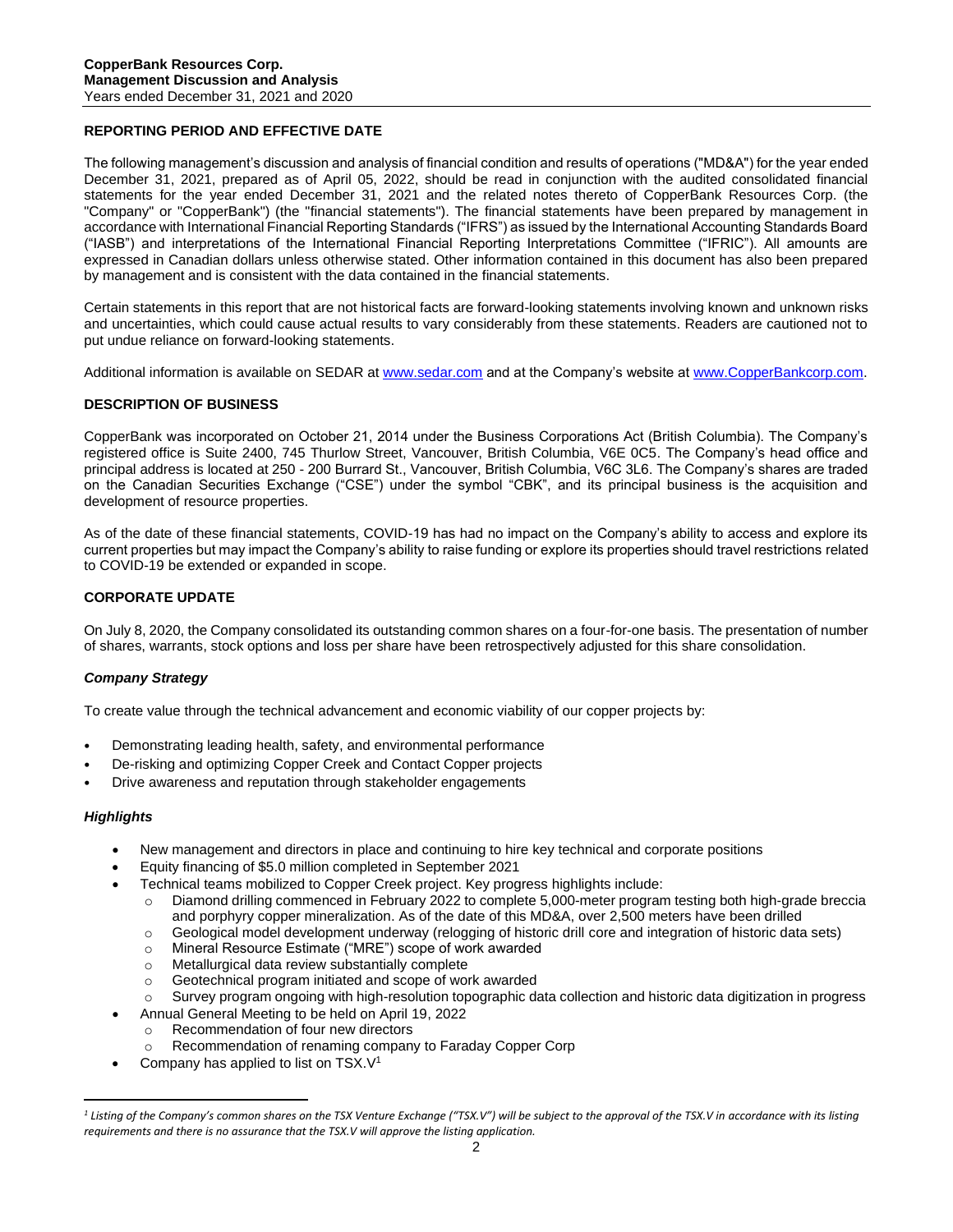## *Upcoming Milestones*

- *Q2 2022 – Company rebranded as Faraday Copper Corp*
- *Q2 2022 – Completion of Copper Creek geological model*
- *Q3 2022 – Subject to the approval of the TSX.V, expects to list on the TSX.V<sup>1</sup>*
- *Q3 2022 – Updated MRE for Copper Creek*
- *Q3 2022 – Commence Phase I drilling program at Contact Copper*
- *Q4 2022 – Commence Phase II drilling program at Copper Creek*
- *Q2 2023 – Updated Preliminary Economic Assessment ("PEA") for Copper Creek*
- *Q3 2023 – Updated MRE for Contact Copper*
- *Q2 2024 – Updated 43-101 technical study for Contact Copper*

# *Appointment of New Management and Directors*

On September 2, 2021, the Company appointed Paul Harbidge as President and Chief Executive Officer, and he will also serve as a director of the Company, and Russell Ball as Chair of the Board of Directors. In addition, Kenneth Cunningham and Gavin Dirom stepped down from the Board of Directors.

On October 15, 2021, the Company appointed Graham Richardson as Chief Financial Officer, Thomas Bissig as Vice President of Exploration, and Zach Allwright as Vice President of Projects and Evaluations.

On December 1, 2021, the Company appointed Aaron Cohn as Vice President & Country Manager, USA.

On April 1, 2022, the Company appointed Angela Johnson as Vice President Corporate Development and Sustainability.

As announced on March 21, 2022, Gianni Kovacevic, Giulio Bonifacio and Tony Ricci are not standing for re-election to the Board of Directors. The following table sets out the new slate of directors being recommended to shareholders for approval:

| <b>Name</b>         | <b>Relevant Experience (last five years)</b>                                                                                                      |
|---------------------|---------------------------------------------------------------------------------------------------------------------------------------------------|
| Katherine Arnold    | Owner/Member of Next Plan, LLC; Former Director and Vice<br>President of Environment, Rosemont Copper, Hudbay Minerals -<br>Arizona Business Unit |
| Randy Engel         | Former Executive Vice President of Strategic Development,<br><b>Newmont Mining Corporation</b>                                                    |
| <b>Robert Doyle</b> | Former CFO of Pan American Silver Corp; Director of Maverix<br>Metals Inc.                                                                        |
| Audra Walsh         | Former CEO of Minas Aguas Tenidas, S.A.U.; Director of Argonaut<br>Gold Inc. and Calibre Mining Corp                                              |

# *Issuance of Shares from Private Placements*

On February 19, 2021, the Company closed a private placement and issued 3,592,358 common shares at a price of \$0.35 per share for gross proceeds of \$1,257,325.

<sup>&</sup>lt;sup>1</sup> Listing of the Company's common shares on the TSX Venture Exchange ("TSX.V") will be subject to the approval of the TSX.V in accordance with its listing *requirements and there is no assurance that the TSX.V will approve the listing application.*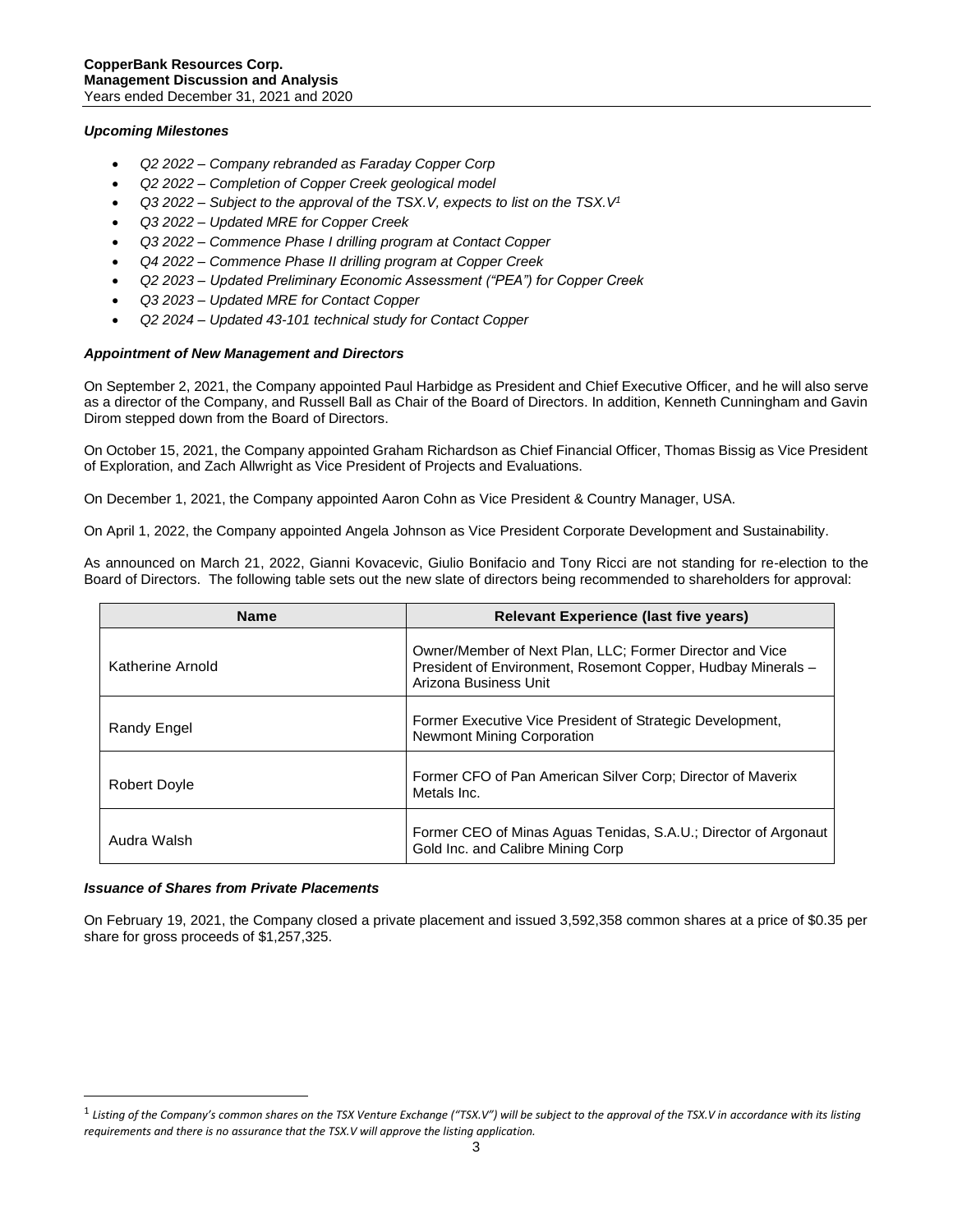On September 16, 2021, the Company closed a private placement offering of 12,500,000 units of the Company (the "Units") at a price of \$0.40 per Unit, for aggregate gross proceeds to the Company of \$5,000,000. Each Unit consists of one common share of the Company and one common share purchase warrant of the Company. Each warrant entitles the holder thereof to purchase one common share at an exercise price of \$0.60 at any time up to five years following the issuance. The Company allocated all the proceeds to share capital.

# *Issuance and Exercise of Options*

On March 18, 2021, the Company granted a total of 210,000 stock options with an exercise price of \$0.65 and expiry date of March 18, 2024. The stock options vest over two years.

On June 9, 2021, the Company granted a total of 325,000 stock options with an exercise price of \$0.60 and expiry date of June 9, 2026. The stock options vested immediately.

On July 21, 2021, the Company granted a total of 1,350,000 stock options with an exercise price of \$0.40 and expiry date of July 21, 2026. The stock options are vested immediately.

On September 2, 2021, the Company granted a total of 9,500,000 stock options to officers and employees of the company with an exercise price of \$0.40 and expiry date of September 2, 2026. Shareholder approval of the long-term incentive plan was required as part of the option grant, which was received on October 15, 2021, at which date the options were then issued. Of the granted stock options, one third vested October 15, 2021, one third will vest October 15, 2022, and one third will vest October 15, 2023.

On October 15, 2021, the Company granted a total of 150,000 stock options to officers and employees of the company with an exercise price of \$0.40 and expiry date of October 15, 2026. Of the granted stock options, one third vest 6 months after grant date, one third will vest twelve months after the grant date, and one third will vest 24 months after the grant date

On February 1, 2022, the Company granted a total of 120,000 stock options with an exercise price of \$0.80 and expiry date of February 1, 2027. Of the granted stock options, half vest one year after the grant date, and half vest two years after the grant date.

On April 1, 2022, the Company granted a total of 500,000 stock options to employees of the company with an exercise price of \$0.86 and an expiry date of March 31, 2027, one third vest on September 1, 2022, one third vest on September 1, 2023, and one third vest on September 1, 2024.

During the year ended December 31, 2021, the Company issued 3,022,500 common shares pursuant to the exercise of 3,022,500 stock options with exercise prices varying from \$0.20 to \$0.40. The Company received gross proceeds of \$865,246 and reallocated \$672,491 from the Company's options reserve into share capital.

Subsequent to the year ended December 31, 2021, the Company issued 350,000 common shares pursuant to the exercise of 350,000 stock options with exercise prices varying from \$0.23 to \$0.40, for gross proceeds of \$114,500.

#### *Issuance of Restricted Share Units*

On December 1, 2021, the Company granted 500,000 restricted share units ("RSUs") to an employee of the Company. Of the granted RSUs, one third vested immediately, one third will vest one year from the grant date, and one third will vest two years from the grant date. As a result, the Company recorded \$155,833 of share-based compensation for the value of the RSUs granted.

On January 1, 2022, the Company granted 140,000 RSUs to an employee of the Company. Of the granted RSUs, one third vested immediately, one third will vest one year from the grant date, and one third will vest two years from the grant date.

On January 10, 2022, the Company granted 42,000 RSUs to an employee of the Company. Of the granted RSUs, one third vested immediately, one third will vest one year from the grant date, and one third will vest two years from the grant date.

On March 1, 2022, the Company granted 120,000 RSUs to an employee of the Company. Of the granted RSUs, one third vested immediately, one third will vest one year from the grant date, and one third will vest two years from the grant date.

Subsequent to the year ended December 31, 2021, the Company issued 191,100 common shares and paid \$63,604 in cash upon receipt of the share unit settlement notice associated with the RSUs.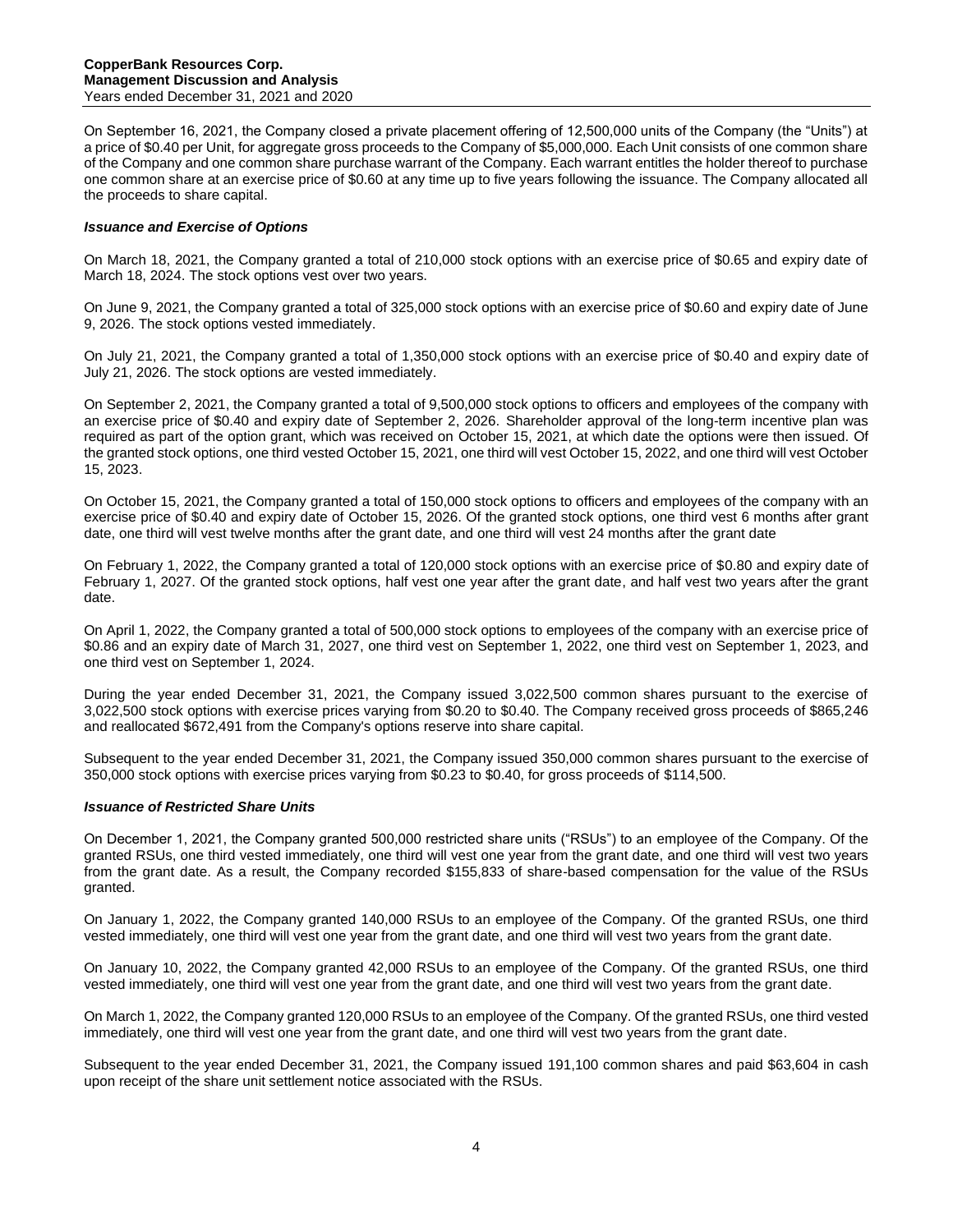#### *Long-term Incentive Plan*

On October 15, 2021, shareholders of the Company voted at a special meeting of shareholders to approve the Long-Term Incentive Plan of the Company (the "LTIP"), as further described in the management information circular of the Company dated September 14, 2021. On September 2, 2021, the board of directors of the Company approved grants of 9,650,000 stock options to eligible participants under the LTIP, which grant was subject to the approval of the LTIP by shareholders. The grant, which is effective as of October 15, 2021, permits each holder to purchase one common share of the Company for each option held at a price of \$0.40 for a period of three years.

#### **QUALIFIED PERSONS**

Technical information in this presentation has been reviewed and approved by Thomas Bissig, Professional Geologist, VP Exploration and Zach Allwright, Professional Engineer, VP Projects and Evaluations, both a "Qualified Person" as defined under NI 43 101 Standards of Disclosure for Mineral Projects.

#### **RESOURCE PROPERTIES**

As of December 31, 2021, the Company had two resource properties in the United States:

# *Copper Creek Project*

The project is a 100% owned, large copper deposit, located ~120 road kilometres northeast of Tucson and ~24 kilometres northeast of San Manuel. The resource area is ~3 kilometres and open in all directions. The property consists of ~41 square kilometres of contiguous patented and un-patented mining claims and state prospecting permits. The area is in a mining friendly and politically secure location with excellent infrastructure including power, rail, water, roads, and access to skilled personnel.

The property is in the heart of the prolific Southwestern North America Porphyry Copper Province at the projected intersection of a major northwest trending belt of porphyry copper deposits (Ray, Miami/Globe, Superior/Resolution, Johnson Camp) with a major east-northeast oriented belt of porphyry deposits (San Manuel/Kalamazoo, Silver Bell, Lakeshore, Safford, Morenci). The property is within 50 kilometres of an operating copper mill and smelter.

The property hosts an "Early Halo-type" porphyry copper deposit with high-grade near-surface breccia-hosted mineralization. Both mineralization types include historic copper/molybdenum resources prepared in accordance with CIM standards. Gold, and silver are also present in varying amounts associated with both types of mineralization.

The historic MRE was published in a technical report titled "Copper Creek 2012 Mineral Resource Update, Pinal County, Arizona, USA, Technical Report" prepared for Redhawk Resources Inc. ("Redhawk") by Independent Mining Consultants Inc., dated and filed by Redhawk on SEDAR on June 25, 2012.

The most recent technical study work completed on the project was published in a technical report titled "Preliminary Economic Assessment 25,000 TPD Mill with an Underground Mine for Development of the Copper Creek Resource" prepared for Redhawk by SGS Metcon/KD Engineering, Tucson Arizona, dated and filed by Redhawk on SEDAR on October 28, 2013. Despite extensive historic exploration, with over 200,000 metres of drilling and modest past production, significant exploration upside remains. There are over 400 known breccia pipes mapped of which only about 35 were drilled and 8 are included in the MRE published in 2012.

# *Contact Copper Project*

The project is a 100% owned, pre-feasibility stage copper oxide project located on private land in Elko County, Nevada. The project is located west of the town of Contact, U.S. Highway 93 traverses the east side of the project along with a 138 KV transmission line, between the towns of Wells and Jackpot, Nevada. The property consists of approximately 2,650 acres in 156 patented claims and 3,285 acres in 219 unpatented claims.

Copper mineralization occurs as an intrusive-related deposit within a granodiorite batholith and is observed in quartz veins within structural zones and in the surrounding intrusion. The copper content is highest in the quartz veins, particularly where chalcocite is present, but grades outward into granodiorite where copper minerals occur in quartz veinlets, fracture coatings and disseminations. Mineralization is in the form of tenorite, chrysocolla and cuprite, and lesser chalcocite and covellite. In addition, skarn mineralization potential exists at the contact of the granodiorite to the Paleozoic sedimentary rocks.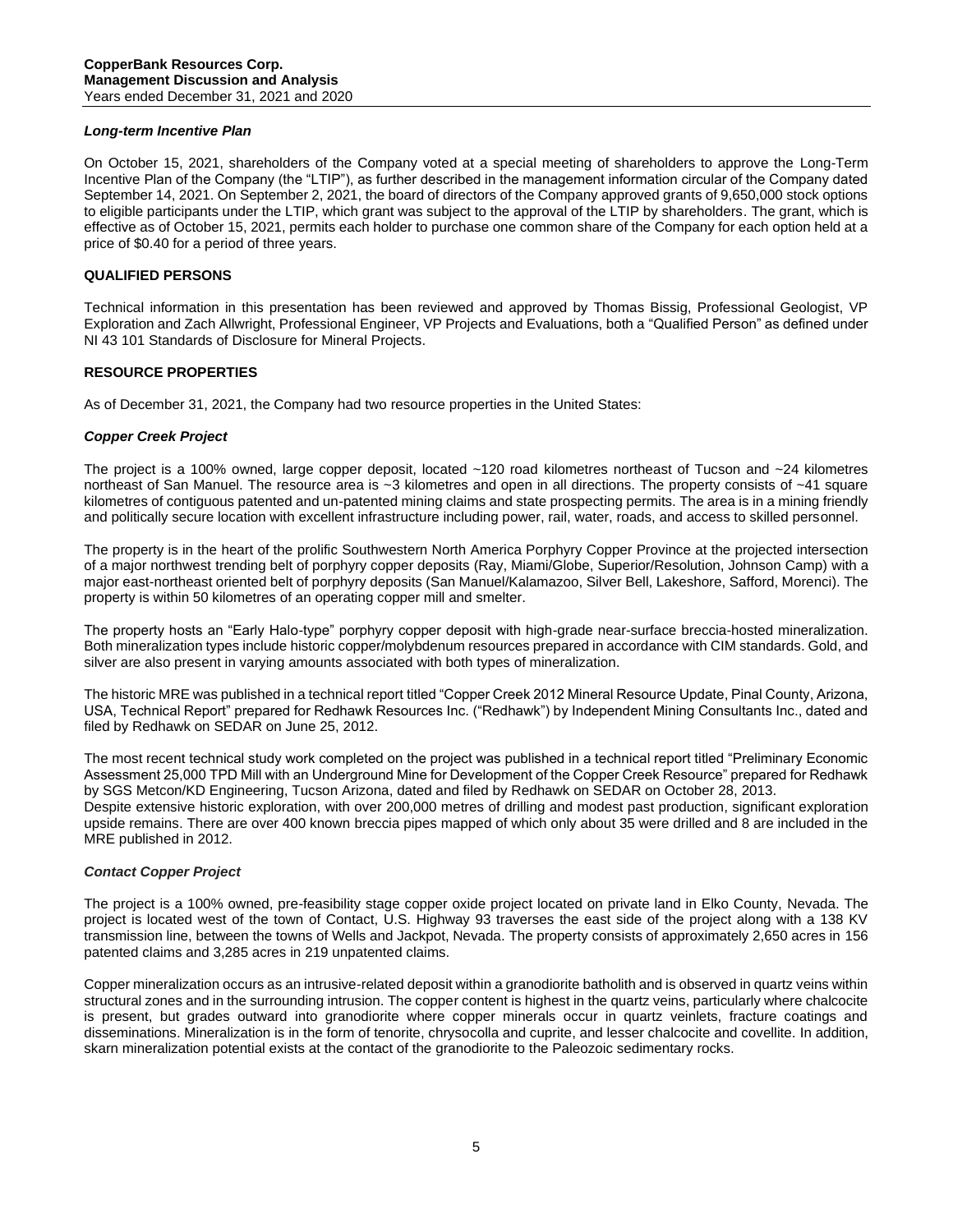The historic MRE and technical study work completed was published in a technical report titled "NI 43-101 Pre-Feasibility Study on the Contact Copper Project" was prepared for Enexco International Ltd. by Hard Rock Consultants LLC, published October 1, 2013.

There is expected to be significant exploration upside with several targets that have not been drill tested including Copper Ridge. The Copper Ridge zone features oxide copper mineralization with grab samples containing up to 12.4% copper.

# **SUMMARY OF QUARTERLY RESULTS**

All the Company's resource properties are in the exploration stage. The Company has not had revenue from inception and does not expect to have revenue in the near future. The Company's operating result is not seasonal in nature and has been mainly related to the amount of exploration activities in such quarter. The Company's quarterly performance in the latest eight quarters is as follows:

|                | Q4 2021   | Q3 2021                  | Q2 2021                  | 2021<br>Q1               | Q4 2020 | Q3 2020 | Q <sub>2</sub> 2020 | Q1 2020                  |
|----------------|-----------|--------------------------|--------------------------|--------------------------|---------|---------|---------------------|--------------------------|
|                |           |                          | w                        |                          |         |         |                     |                          |
| Revenue        |           | $\overline{\phantom{0}}$ | $\overline{\phantom{a}}$ | $\overline{\phantom{a}}$ |         |         |                     | $\overline{\phantom{0}}$ |
| Net loss       | 3.600.238 | .036.301                 | 452.998                  | 378.364                  | 148.483 | 486.679 | 148.348             | 255,918                  |
| Loss per share | 0.04      | 0.01                     | 0.01                     | 0.00                     | 0.00    | 0.01    | 0.00                | 0.00                     |

# *Loss per share - basic and diluted*

The Company's quarterly historical results are not subject to seasonality. The loss during the quarter ended December 31, 2021 was higher than average as the Company recorded non-cash share-based compensation of \$3,218,082 which was higher than average due to the appointment of new management and directors. The loss during the quarter ended September 30, 2021 was higher than average as the Company recorded to non-cash share based compensation of \$658,874.

# *Performance Summary*

|                                                |      |             | Three months ended<br>December 31, | Years ended<br>December 31, |             |
|------------------------------------------------|------|-------------|------------------------------------|-----------------------------|-------------|
|                                                | Note | 2021        | 2020                               | 2021                        | 2020        |
|                                                |      | \$          | \$                                 | \$                          | S           |
| <b>Operating expenses</b>                      |      |             |                                    |                             |             |
| Amortization                                   |      | 5,063       | 3,467                              | 15,280                      | 13,622      |
| Consulting and management fees                 | (a)  | 217,648     | 59,590                             | 655,815                     | 303,345     |
| General and administration                     |      | 47,948      | 35,907                             | 131,286                     | 118,958     |
| Resource property maintenance and consulting   |      | 8.808       | 35,640                             | 75,069                      | 87,759      |
| Professional fees                              | (b)  | 104,815     | 29,039                             | 172,176                     | 78,975      |
| Promotion, advertising, and investor relations | (c)  | 16,782      | 48,977                             | 331,346                     | 84,586      |
| Rental                                         |      |             | 16,687                             |                             | 16,687      |
| Share-based compensation                       | (d)  | 3,236,499   | 96,589                             | 4,123,045                   | 302,594     |
| Travel                                         |      | 26,285      | 7,595                              | 34,938                      | 41,512      |
| <b>Total operating expenses</b>                |      | (3,663,848) | (333, 491)                         | (5,538,955)                 | (1,048,038) |
| Other income (expenses)                        |      |             |                                    |                             |             |
| Foreign exchange loss                          |      |             | (3, 107)                           |                             | (3, 107)    |
| Gain on write-off of accounts payable          |      |             | 60,011                             |                             | 60,011      |
| Gain on disposition of property and equipment  | (e)  |             |                                    |                             | 107,968     |
| Gain on settlement of convertible debenture    | (e)  |             | 107,968                            | 19,730                      |             |
| Interest and finance charges                   |      |             | 93,811                             | (20, 939)                   |             |
| Recovery (impairment) of resource properties   | (f)  | 63,610      |                                    | 63,610                      | (176, 515)  |
| <b>Net loss</b>                                |      | (3,600,238) | (74, 808)                          | (5,476,554)                 | (1,059,681) |

- a) Operating expenses, including consulting and management fees, are generally higher during the three months and year ended December 31, 2021, as the Company has hired new management and has been actively preparing exploration, metallurgical, and geotechnical programs to be executed throughout 2022 on both Copper Creek and Contact Copper.
- b) Professional fees are higher during the three months and year ended December 31, 2021, due primarily to legal fees associated with the new LTIP plan, hiring employees and officers of the company, and corporate governance activities.
- c) Promotion, advertising and investor relations expenses are higher during the year ended December 31, 2021 primarily due to business development activities during the first nine months of the year.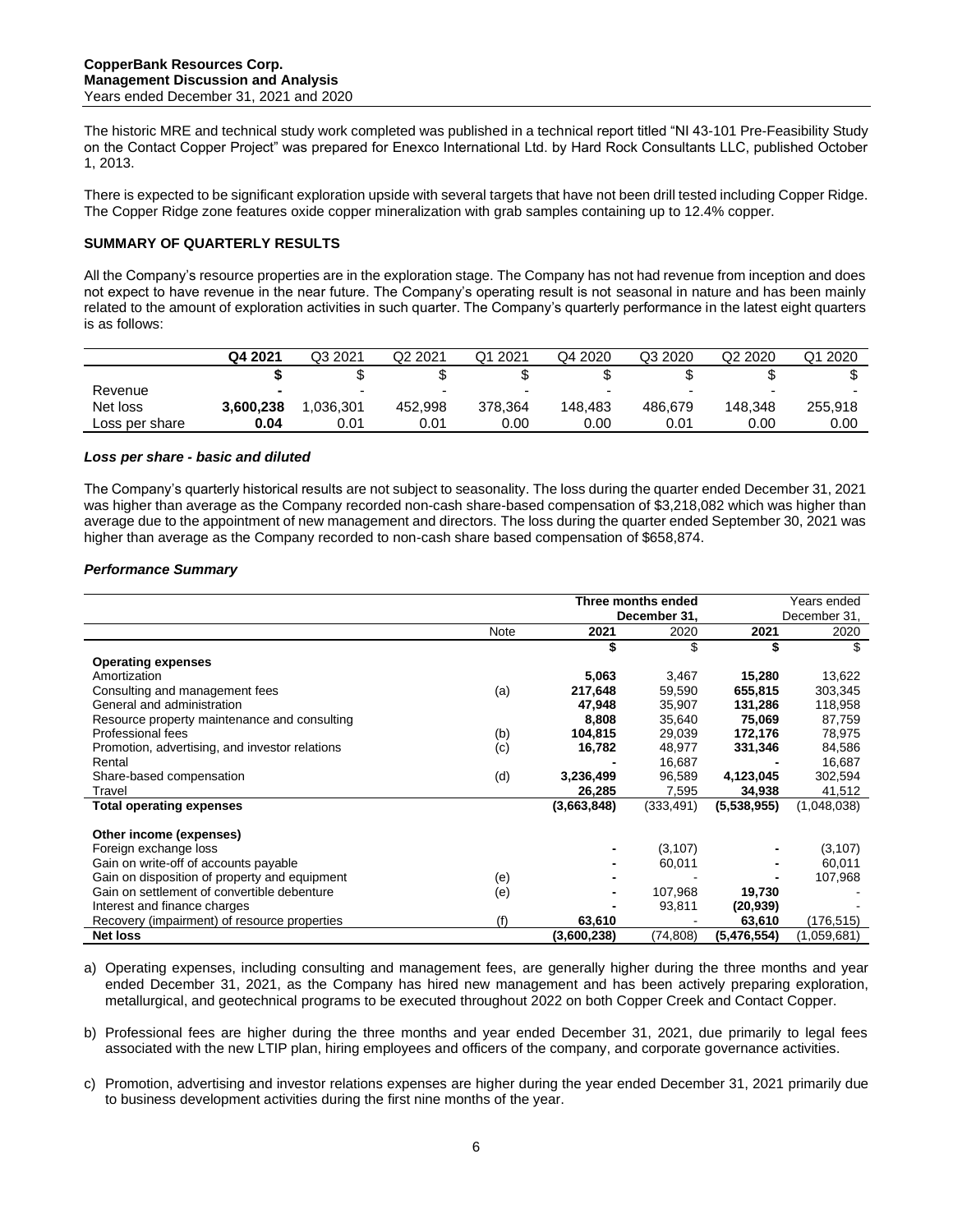- d) The amount of share-based compensation recorded has increased during the three months and year ended December 31, 2021 due primarily to the July 2021 option grant and the October 2021 option grant associated with the new management and directors of the company.
- e) Gain from disposition of property and equipment and settlement of convertible debenture are non-recurring in nature.
- f) Recovery of resource properties during the three months and year ended December 31, 2021 relates to the agreed settlement of an outstanding liability associated with the Pyramid property.

# **PROPOSED TRANSACTIONS**

The Company does not have any proposed transactions that are material to disclose.

#### **LIQUIDITY, CAPITAL RESOURCES AND GOING CONCERN**

During the year ended December 31, 2021, the Company used \$1,402,434 (2020 - \$681,984) in operating activities and \$1,170,437 (2020 - \$130,798) in investing activities (primarily expenditures related to the Copper Creek project). During the year ended December 31, 2021, money received from financing activities was \$6,680,042 (2020 - \$820,064). The Company received proceeds of \$7,122,571 (2020 - \$860,980) from private placements and exercise of options, which was partially offset by use of cash of \$463,468 (2020 - \$40,916) for repayment of convertible debentures, loan payable, and note payable.

The Company is a resource exploration stage company and does not generate any revenue and has been relying on equitybased financing to fund its operations. As at December 31, 2021, the Company had a net working capital of \$3,581,323 (December 31, 2020 - net working capital deficiency of \$692,021). The Company will need to raise additional funding to finance its day-to-day operations and to enable the Company achieving its long-term business objectives.

Although the Company has a history of obtaining funding when needed, readers are cautioned that there can be no assurance that management's plan to raise further financing will be successful, as it is dependent on prevailing capital market conditions.

#### **RELATED PARTY TRANSACTIONS**

During the years ended December 31, 2021 and 2020, the Company incurred the following transactions with key management personnel and the directors of the Company:

|                                | 2021      | 2020    |
|--------------------------------|-----------|---------|
|                                |           |         |
| Consulting and management fees | 652.541   | 259,000 |
| Share-based payments           | 3,191,454 | 200,346 |

As at December 31, 2021, amount due to related parties comprised of amounts owing to key management members and directors totaling \$163,916 (December 31, 2020 - \$88,950). Amounts owed to related parties have the same terms as the Company's accounts payable and accrued liabilities, which are unsecured and non-interest-bearing and with no specific repayment terms.

During the year ended December 31, 2021, amounts capitalized from compensation for related parties totaled \$97,562 (December 31, 2020 - \$nil).

During the year ended December 31, 2021, directors of the Company subscribed for a total of 3,000,000 Units of the private placement in September 2021.

#### **OFF-BALANCE SHEET ARRANGEMENTS**

The Company does not have any off-balance sheet arrangements.

# **SIGNIFICANT ACCOUNTING POLICIES**

The Company has not changed its accounting policies since its prior year ended December 31, 2020 and has applied accounting policies consistently for all periods presented.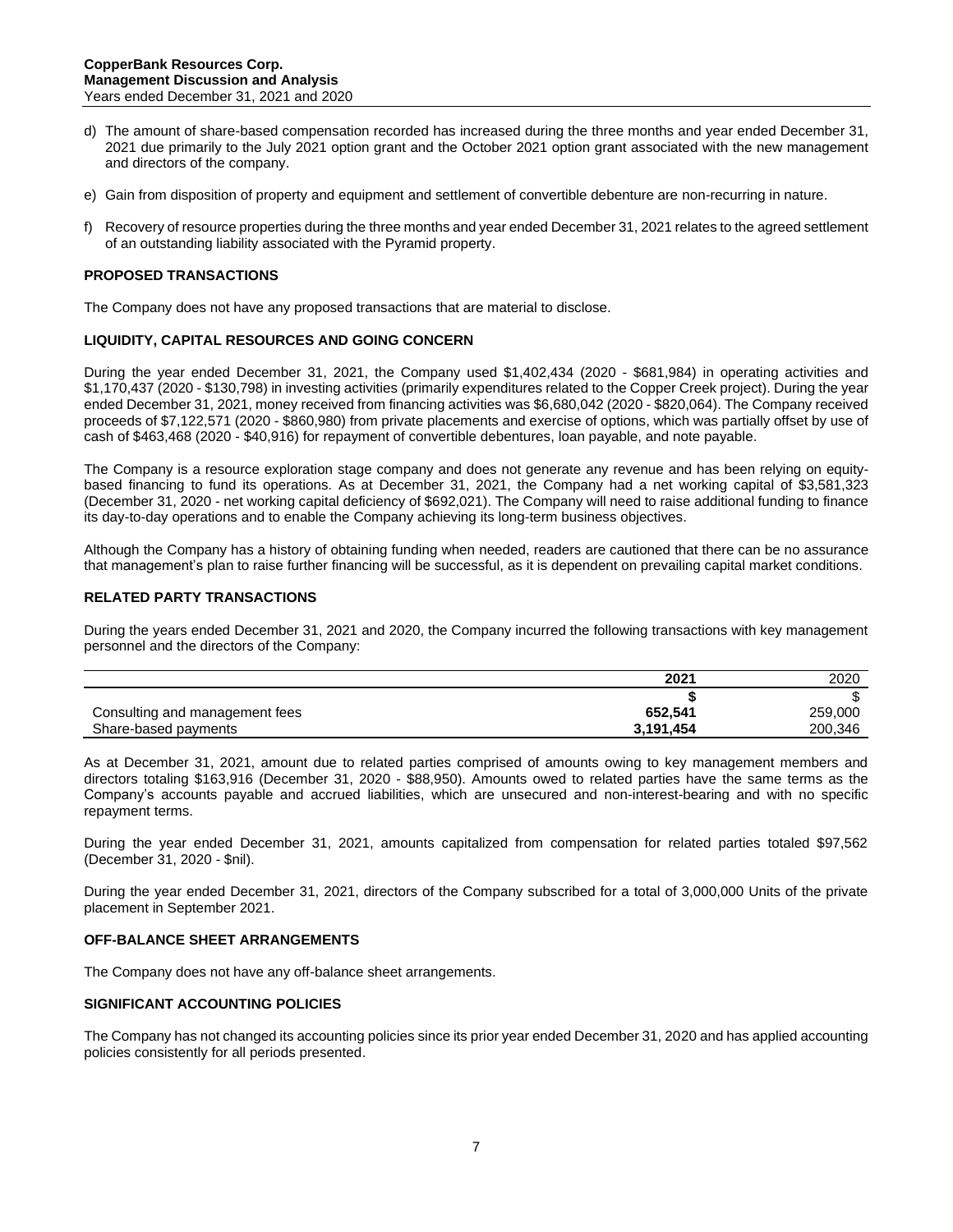# **FINANCIAL INSTRUMENTS**

The Company's financial instruments are exposed to several financial and market risks, including credit, interest rate, liquidity, and commodity risks. The Company may, or may not, establish from time-to-time active policies to manage these risks. The Company does not currently have in place any active hedging or derivative trading policies to manage these risks since the Company's management does not believe that the current size, scale, and pattern of cash flow of its operations would warrant such hedging activities. There was no change in the management of the financial risks compared to the recent year ended December 31, 2020.

#### **CREDIT RISK**

Credit risk is the risk of potential loss to the Company if the counterparty to a financial instrument fails to meet its contractual obligations.

The financial instruments that potentially subject the Company to a significant concentration of credit risk consist of cash and cash equivalents. The Company mitigates its exposure to credit loss associated with cash and cash equivalents by placing its cash and cash equivalents in major financial institutions. As at December 31, 2021, the Company had cash equivalents of \$2,300 in term deposits (December 31, 2020 - \$2,300).

# **LIQUIDITY RISK**

Liquidity risk is the risk that the Company may be unable to meet its financial obligations as they fall due or that it will be required to meet them at excessive cost. The Company reviews its working capital position regularly to ensure there is sufficient capital to meet short-term business requirements, after considering the Company's holdings of cash. The Company's cash is invested in business accounts, which are available on demand. The Company manages its liquidity risk mainly through raising funds from private placements and from related parties.

The Company's operating cash requirements are continuously monitored and adjusted as input variables change. As these variables change, liquidity risks may necessitate the need for the Company to pursue equity issuances, obtain project or debt financing, or enter into joint venture arrangements. There is no assurance that the necessary financing will be available in a timely manner or at a reasonable cost.

#### **COMMODITY RISK**

Commodity risk is the risk that the Company is subject to commodity price risk arising from the fluctuation of metal price beyond the Company's control. The Company may have difficulties to identify economically viable projects for the Company to invest in if metal prices are depressed for an extended period.

#### **INTEREST RATE RISK**

Interest rate risk is the risk that the Company is exposed to the risk that the value of financial instruments will change due to movements in market interest rates. As of December 31, 2021, the Company did not have debt instruments exposed to variable interest rate. The risk is not significant.

#### **FOREIGN CURRENCY RISK**

Foreign currency risk is the risk that the fair value of the Company's assets and liabilities will fluctuate due to changes in foreign exchange rates.

The Company is exposed to foreign currency risk to the extent that monetary assets and liabilities held by the Company are not denominated in its functional currency. The Company does not manage currency risk through hedging or other currency management tools.

As of December 31, 2021 and December 31, 2020, the Company's exposure to foreign currency risk on its financial instruments is as follows:

|                            | December 31, 2021 |        |      | December 31, 2020 |  |
|----------------------------|-------------------|--------|------|-------------------|--|
| Cash                       | US\$              | 8.614  | US\$ | 19.200            |  |
| Note payable               | US\$              | $\sim$ | US\$ | (50,000)          |  |
| Loans payable              | US\$              |        | US\$ | (106,803)         |  |
| Total                      | US\$              | 8.614  | US\$ | (137,603)         |  |
| Canadian dollar equivalent |                   | 10.967 |      | (174, 755)        |  |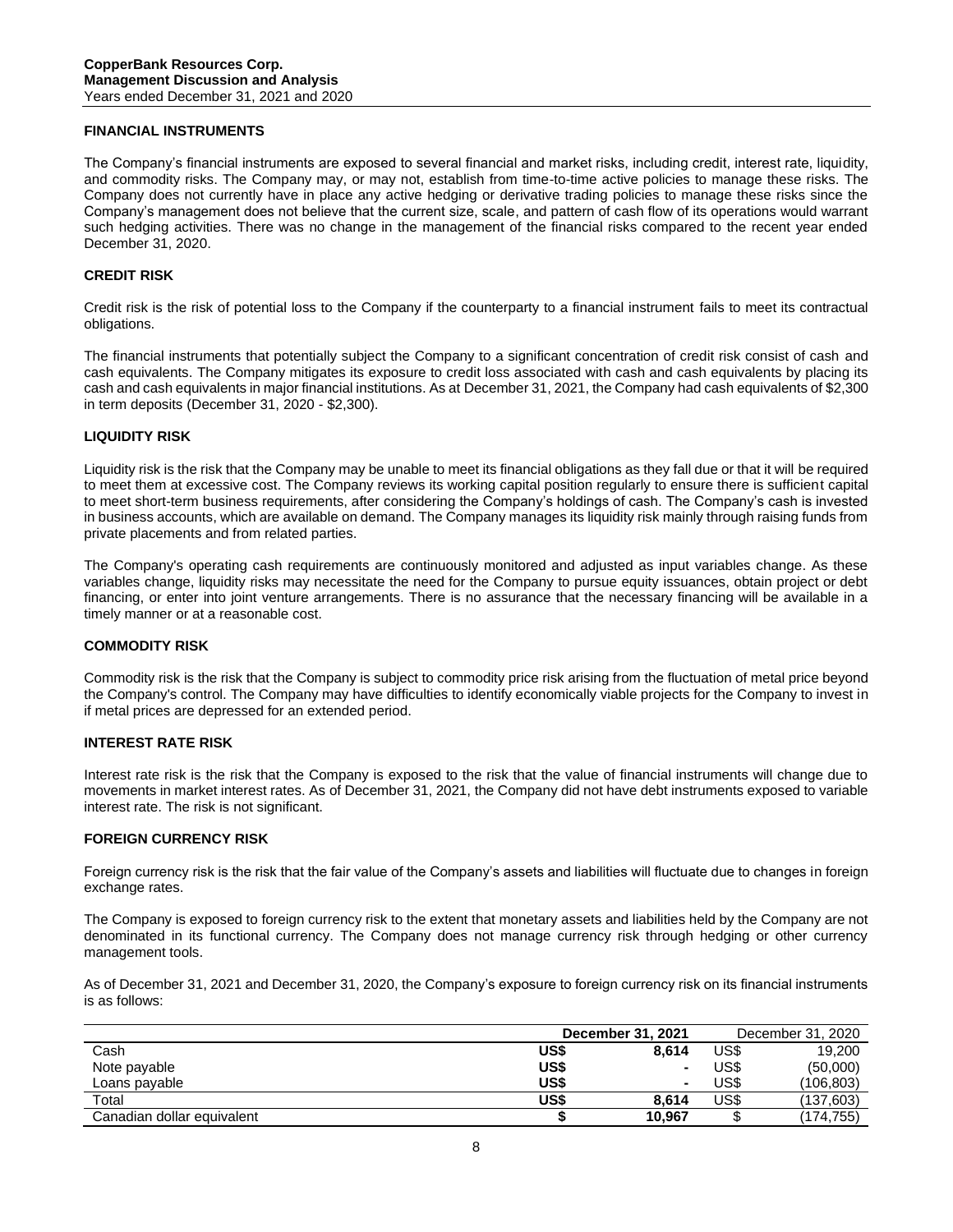A 5% change in the US dollar against the Canadian dollar at December 31, 2021 would result in an a \$548 impact to the Company.

# **FAIR VALUE**

Financial assets and liabilities that are recognized on the statement of financial position at fair value can be classified in a hierarchy that is based on the significance of the inputs used in making the measurements. The levels in the hierarchy are:

- Level 1 Quoted prices (unadjusted) in active markets for identical assets or liabilities;
- Level 2 Inputs other than quoted prices included within Level 1 that are observable for the asset or liability, either directly (that is, as prices) or indirectly (that is, derived from prices); and
- Level 3 Inputs for the asset or liability that are not based on observable market data (that is, unobservable inputs).

The Company does not have financial instruments measured at fair value.

The Company's financial instruments consist of cash and cash equivalents, other receivables, accounts payable and accrued liabilities, convertible debenture, loans payable, and due to related parties, which are classified as amortized cost financial instruments. The fair values of these financial instruments approximate their carrying value due to their short-term nature.

#### **OUTSTANDING SHARE DATA**

As of the date of this report, the Company 97,262,438 common shares outstanding.

#### **RISK FACTORS**

The principal activity of the Company is mineral exploration which is inherently risky. There is intensive government legislation from state, provincial, federal, municipal and aboriginal governments, surrounding the exploration for and production of minerals from our and any mining operations. Exploration and development is also capital intensive and the Company currently has no source of income. Only the skills of its management and staff in mineral exploration and exploration financing serve to mitigate these risks, and therefore constitute one of the main assets of the Company.

The Company has its cash deposited with a large, federally insured, commercial bank which it believes to be creditworthy. Federal deposit insurance covers deposit balances up to \$100,000.

#### *Title*

Title to mineral properties, as well as the location of boundaries on the grounds may be disputed. Moreover, additional amounts may be required to be paid to surface right owners in connection with any mining development. At all of such properties where there are current or planned exploration activities, the Company believes that it has either contractual, statutory, or common law rights to make such use of the surface as is reasonably necessary relating to those activities. Although the Company believes it has taken reasonable measures to ensure proper title to its properties, there is no guarantee that title to its properties will not be challenged or impaired.

Successful challenges to the title of the Company's properties could impair the development of operations on those properties.

The Company's properties include unpatented mining claims, patented mining claims, state prospecting permits, and mineral rights on private lands. The Company's properties on unpatented mining claims, is land owned and administered by the U.S. government. A valid unpatented mining claim is an interest in real property that can be bought, sold, mortgaged, devised, leased and taxed, but it is always subject to the paramount title of the U.S. and the rights of third parties to use the surface of the claim in a manner that does not unreasonably interfere with the claimant's activities. Unpatented mining claims are mining claims located and staked on available federal public domain land in accordance with the U.S. General Mining Law of 1872, with dimensions not to exceed 600 feet by 1,500 feet for lode claims (which constitute the great majority of the Company's unpatented mining claims), or 20 acres for placer claims. The process of locating an unpatented mining claim is initiated by the locator. Unpatented mining claims can be staked without any invitation from or grant by the federal government or any state government. A valid unpatented mining claim must include a discovery of valuable minerals. Prior to discovery, however, a mining claimant has a possessory right to conduct mineral exploration and development activities on the claim. The locator of a valid unpatented mining claim has the right to explore for, develop and mine minerals discovered on the claim, subject to compliance with the annual maintenance requirements of the U.S. Federal Land Policy and Management Act of 1976 which currently requires timely payment of an annual maintenance fee in order to maintain an unpatented mining claim.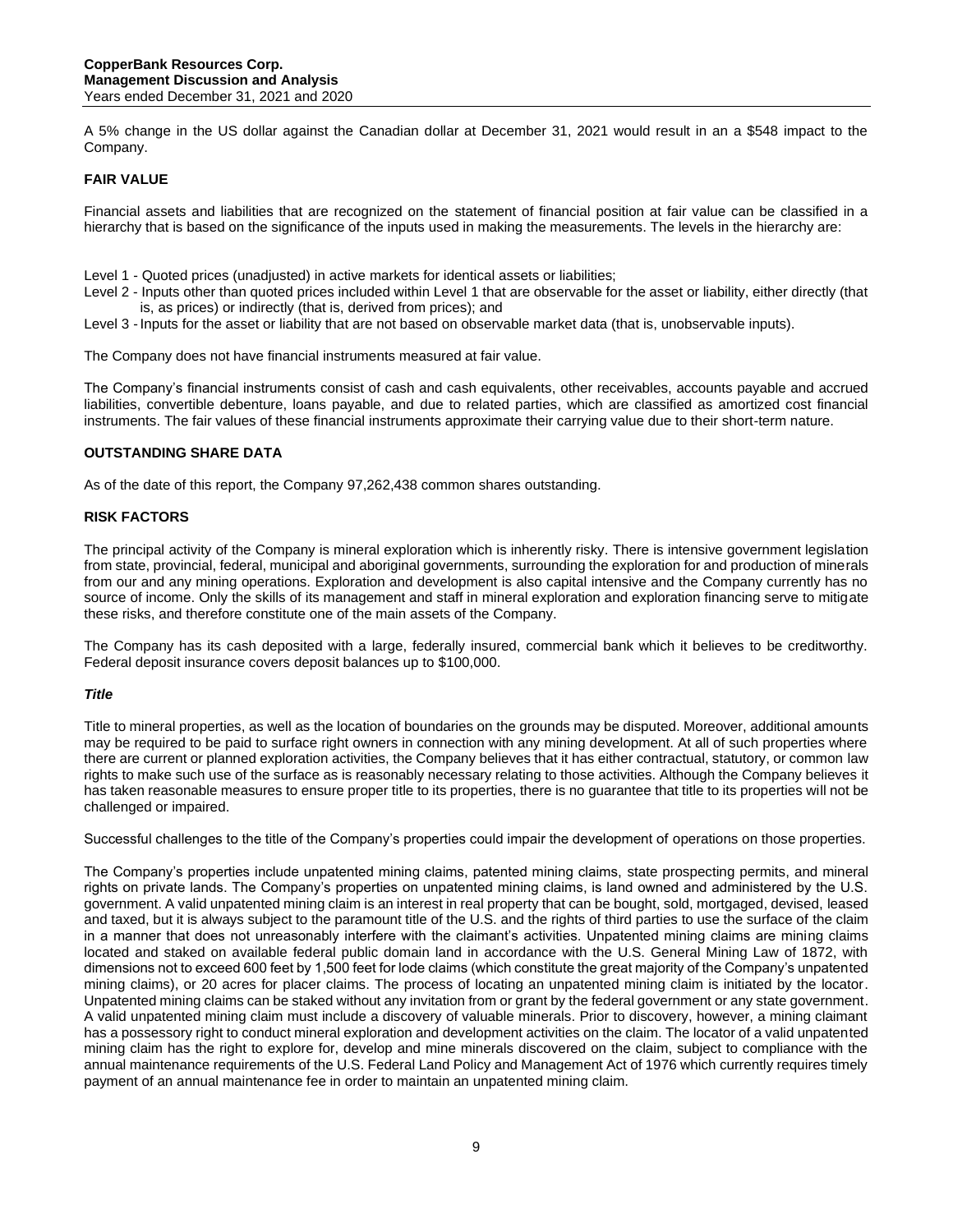Unpatented mining claims are unique property interests, and are generally considered to be subject to greater title risk than private real property interests because the validity of unpatented mining claims is often uncertain. This uncertainty arises, in part, out of the complex federal and state laws and regulations that supplement the U.S. General Mining Law of 1872. Also, unpatented mining claims and related rights, such as rights to use the surface, are always subject to possible challenges by third parties or contests by the federal government. The validity of an unpatented mining claim, in terms of both its location and its maintenance, is dependent on strict compliance with a complex body of federal and state statutory and decisional law. In addition, there are few public records that definitively control the issues of validity and ownership of unpatented mining claims.

In recent years, the U.S. Congress has considered a number of proposed amendments to the General Mining Law, as well as comprehensive reform legislation. Although no such legislation has been adopted to date, there can be no assurance that such

legislation will not be adopted in the future. If ever adopted, such legislation could, among other things, impose royalties on production from currently unpatented mining claims located on federal lands. If such legislation is ever adopted, it could have an adverse impact on earnings from the Company's operations, and it could reduce estimates of the Company's present resources and the amount of the Company's future exploration and development activity on federal lands.

# *Permits and Licenses*

Although the Company either currently holds or has applied for or is about to apply for all consents which it requires to carry out its current drilling programs, the Company cannot be certain that it will receive the necessary permits and licenses on acceptable terms or at all, to conduct further exploration and to develop its properties. The failure to obtain such permits, or delays in obtaining such permits could adversely affect the operations of the Company. Government approvals and permits are currently and may in the future be required in connection with the operations of the Company. To the extent such approvals are required and not obtained; the Company may be curtailed or prohibited from continuing its mining operations or from proceeding with planned exploration or development of mineral properties.

# *Exploration and Development Efforts May Be Unsuccessful*

There is no certainty that the expenditures to be made by the Company in the exploration and development of its properties as described herein will result in discoveries of mineralized material in commercial quantities. Most exploration and development projects do not result in the discovery of commercially mineable ore deposits and no assurance can be given that any level of recovery of ore reserves will in fact be realized or that any identified mineral deposit will ever qualify as a commercially mineable (or viable) ore body which can be legally and economically exploited. Estimates of reserves, mineable deposits and production costs can also be affected by such factors as environmental permitting regulations and requirements, weather, environmental factors, unforeseen technical difficulties, unusual or unexpected geological formations and work interruptions. In addition, the grade of ore ultimately mined may differ from that indicated by drilling results. Short term factors relating to ore reserves, such as the need for orderly development of ore bodies or the processing of new or different grades, may also have an adverse effect on mining operations and on the results of operations. There can be no assurance that minerals recovered in small scale tests will be duplicated in large scale tests under on-site conditions or in production scale. Material changes in ore reserves, grades, stripping ratios or recovery rates may affect the economic viability of any project.

# *Negative Cash Flow*

The Company had negative operating cash flow for the financial years ended December 31, 2021 and December 31, 2020. None of the Company's properties have advanced to the commercial production stage and the Company has no history of earnings or cash flow from operations. The Company does not expect to generate material revenue from mining operations or to achieve self-sustaining commercial mining operations for several years. To the extent that the Company has negative cash flow in future periods, the Company may need to allocate a portion of its cash reserves to fund such negative cash flow.

The Company has paid no dividends on its shares since incorporation and does not anticipate doing so in the foreseeable future. Historically, the only source of funds available to the Company is through the sale of its securities. Future additional equity financing would cause dilution to current shareholders.

# *No Mineral Resources or Reserves in Production*

The properties in which the Company has an interest or right to earn an interest are in the exploration or pre- development stages only and are without a known body of ore in commercial production.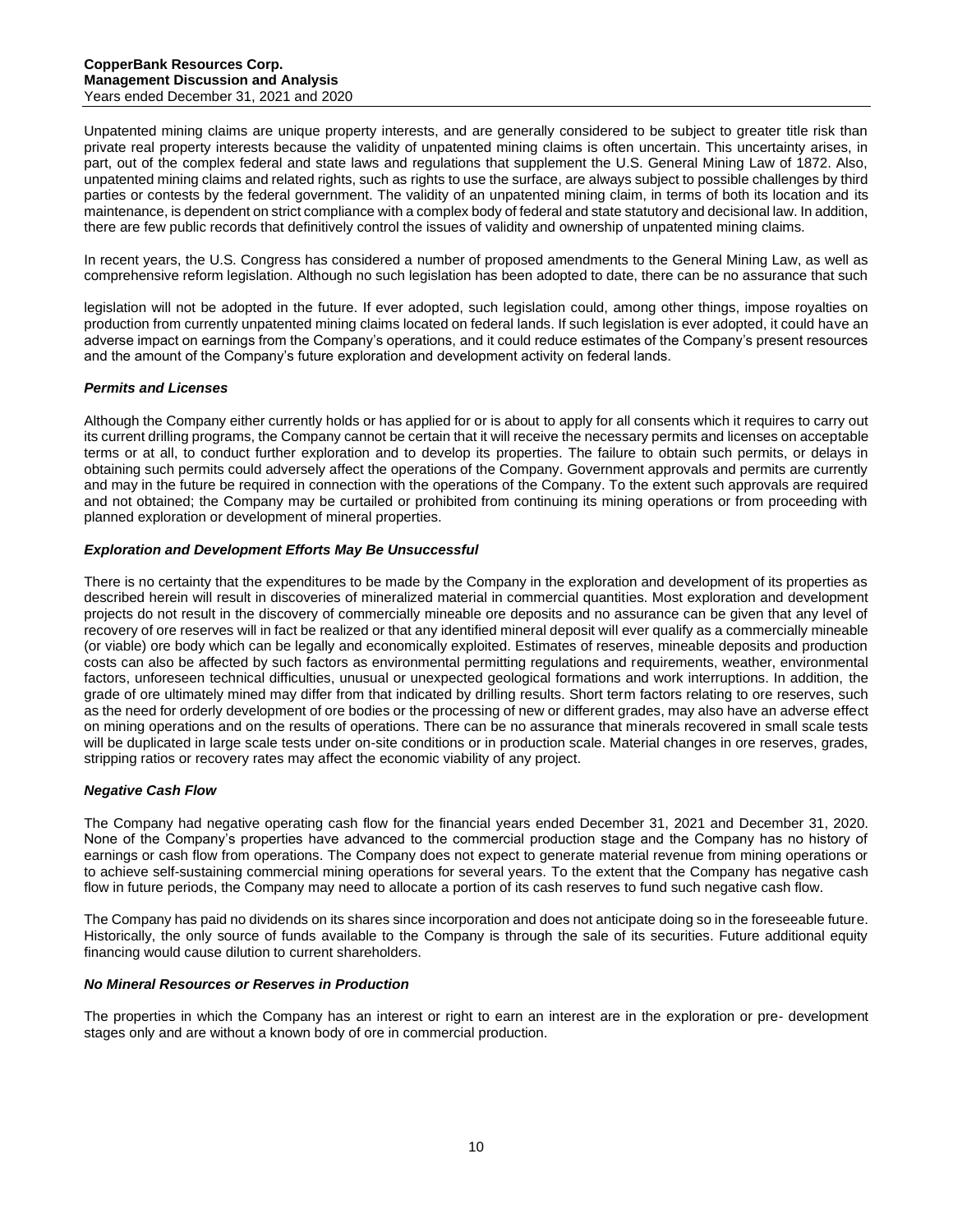#### *Uncertainty of Obtaining Additional Funding Requirements*

Programs planned by the Company may necessitate additional funding, which could cause a dilution of the value of the investment of the shareholders of the Company. The recuperation value of mining properties indicated in the balance sheet depends on the discovery of mineralization that can be profitably exploited and on the Company's capacity to obtain additional funds to realize these programs.

The Company's exploration activities can therefore be interrupted at any moment if the Company is incapable of obtaining the necessary funds in order to continue any additional activities that are necessary and that are not described in the exploration programs outlined in the Company's geological report for its properties.

#### *Mineral Prices May Not Support Future Profit*

The mining industry in general is intensely competitive and there is no assurance that, even if commercial quantities of mineral resources are developed, a profitable market will exist for the sale of same. Factors beyond the control of the Company may affect the marketability of any substances discovered. The price of minerals can be volatile, and is affected by numerous factors

beyond the control of the Company, including international, economic and political trends, expectations of inflation, currency exchange fluctuations, interest rates and global or regional consumption patterns, speculative activities and increased production due to improved mining techniques.

#### *Competition*

The mining industry is intensively competitive in all its phases. The Company competes with companies possessing greater financial resources and technical facilities than itself for the acquisition of mineral interests as well as for the recruitment and retention of qualified personnel.

#### *Environmental Regulations*

The current and future operations of the Company, including further exploration, development activities and commencement of production on its properties, requires permits from various Canadian and U.S. Federal, Provincial and State governmental authorities.

Such operations are subject to various laws governing land use, the protection of the environment, production, exports, taxes, labor standards, occupational health, waste disposal, toxic substances, mine safety and other matters. There can be no assurance, however, that all permits which the Company may require for construction of mining facilities and conduct of mining operations will be obtainable on reasonable terms. Amendments to current laws, regulations and permits governing operations and activities of mining companies, or more stringent implementation thereof, could have a material adverse impact on the Company and cause increases in capital expenditures, production costs, reduction in levels of production at producing properties, require abandonment or delays in development of new mining properties.

Failure to comply with applicable laws, regulations and permitting requirements may result in enforcement actions thereunder, including orders issued by regulatory or judicial authorities causing operations to cease or be curtailed, and may include corrective measures requiring capital expenditures, installation of additional equipment or remedial actions.

Parties engaged in mining operations may be required to compensate those suffering loss or damage because of the mining activities and may have civil or criminal fines or penalties imposed for violation of applicable laws or regulations.

#### *Uncertainty of Reserves and Mineralization Estimates*

There are numerous uncertainties inherent in estimating proven and probable reserves and mineralization, including many factors beyond the control of the Company. The estimation of reserves and mineralization is a subjective process and the accuracy of any such estimates is a function of the quality of available data and of engineering and geological interpretation and judgment. Results of drilling, metallurgical testing and production and the evaluation of mine plans subsequent to the date of any estimate may justify revision of such estimates. No assurance can be given that the volume and grade of reserves recovered and rates of production will not be less than anticipated. Assumptions about prices are subject to greater uncertainty and metals prices have fluctuated widely in the past. Declines in the market price of base or precious metals also may render reserves or mineralization containing relatively lower grades of ore uneconomic to exploit. Changes in operating and capital costs and other factors including, but not limited to, short-term operating factors such as the need for sequential development of ore bodies and the processing of new or different ore grades, may materially and adversely affect reserves.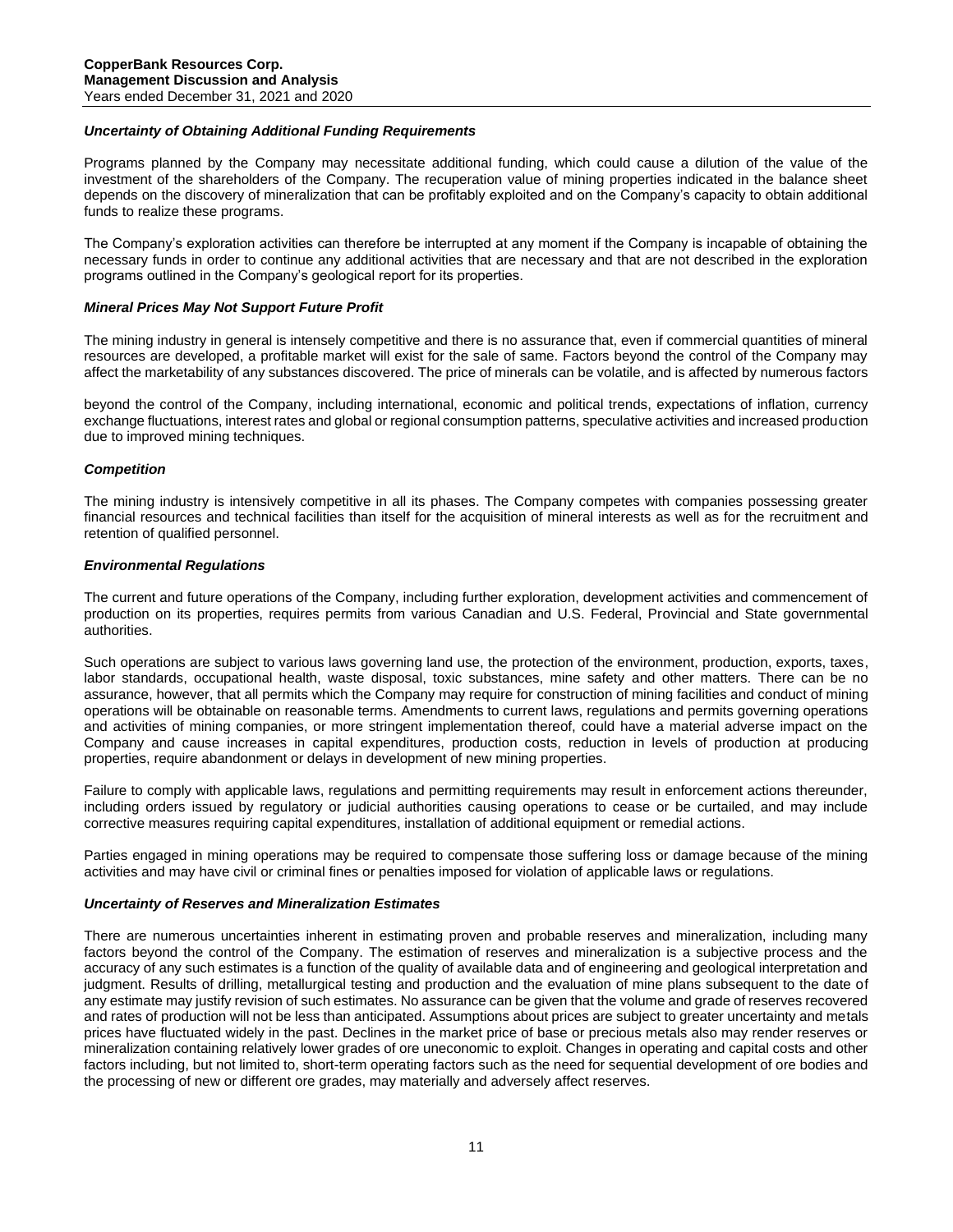# *Foreign Operations*

The Company's foreign activities are subject to the risk normally associated with conducting business in foreign countries, including exchange controls and currency fluctuations, limitations on repatriation of earnings, foreign taxation, laws or policies of particular countries, labor practices and disputes, and uncertain political and economic environments, as well as risk of war and civil disturbances, or other risk that could cause exploration or development difficulties or stoppages, restrict the movement of funds or result in the deprivation or loss of contract rights or the taking of property by nationalization or expropriation without fair compensation. Foreign operations could also be adversely impacted by laws and policies affecting foreign trade, investment and taxation. The Company currently has exploration projects located in the U.S.

# *Liquidity and Financing Risk*

The Company has no source of operating cash flow and may need to raise additional funding in the future through the sale of equity or debt securities or by optioning or selling its properties. Any additional equity financing will dilute shareholdings, and debt financing, if available, may involve restrictions on financing and operating activities. No assurance can be given that additional funding will be available for further exploration and development of the Company's properties when required, upon terms acceptable to the Company or at all. Failure to obtain such additional financing could result in the delay or indefinite postponement of further exploration and development of its properties, or even a loss of property interest, which would have a material adverse impact upon the Company.

# *Exploration Costs*

The exploration costs of the Company are based on certain assumptions with respect to the method and timing of exploration. By their nature, these estimates and assumptions are subject to significant uncertainties and, accordingly, the actual costs may materially differ from these estimates and assumptions. Accordingly, no assurance can be given that the cost estimates and the underlying assumptions will be realized in practice, which may materially and adversely affect the Company's viability.

# *Uninsurable Risks*

In the course of exploration, development and production of mineral properties, risks, including, but not limited to, unexpected or unusual geological or operating conditions, natural disasters, inclement weather conditions, pollution, rock bursts, cave-ins, fires, flooding, earthquakes, civil unrest, terrorism and political violence may occur. It is not always possible to fully insure against all risks associated with the Company's operations and the Company may decide not to take out insurance against certain risks as a result of high premiums or other reasons. Should such liabilities arise, they could reduce or eliminate any future profitability and result in increasing costs and a decline in the value of the securities of the Company.

# *Market Conditions*

Share market conditions may affect the value of the Company's quoted securities regardless of the Company's operating performance. Market prices for shares of early-stage companies are often volatile. Share market conditions are affected by many factors such as: announcement of mineral discoveries; financial results; general economic outlook; introduction of tax reform or other new legislation; interest rates and inflation rates; changes in investor sentiment toward particular market sectors; the demand for, and supply of, capital; and terrorism or other hostilities. The market price of securities can fall as well as rise and may be subject to varied and unpredictable influences on the market for equities in general and resource exploration stocks in particular.

# *Stress in the Global Economy*

Reduction in credit, combined with reduced economic activity and the fluctuations in the U.S. dollar may adversely affect businesses and industries that purchase commodities, affecting commodity prices in more significant and unpredictable ways than the normal risks associated with commodity prices.

The availability of services such as drilling contractors and geological service companies and/or the terms on which these services are provided may be adversely affected by the economic impact on the service providers. The adverse effects on the capital markets generally make the raising of capital by equity or debt financing much more difficult and the Company is dependent upon the capital markets to raise financing. Any of these events, or any other events causing turmoil in world financial markets, may have a material adverse effect on the Company's business, operating results and financial condition.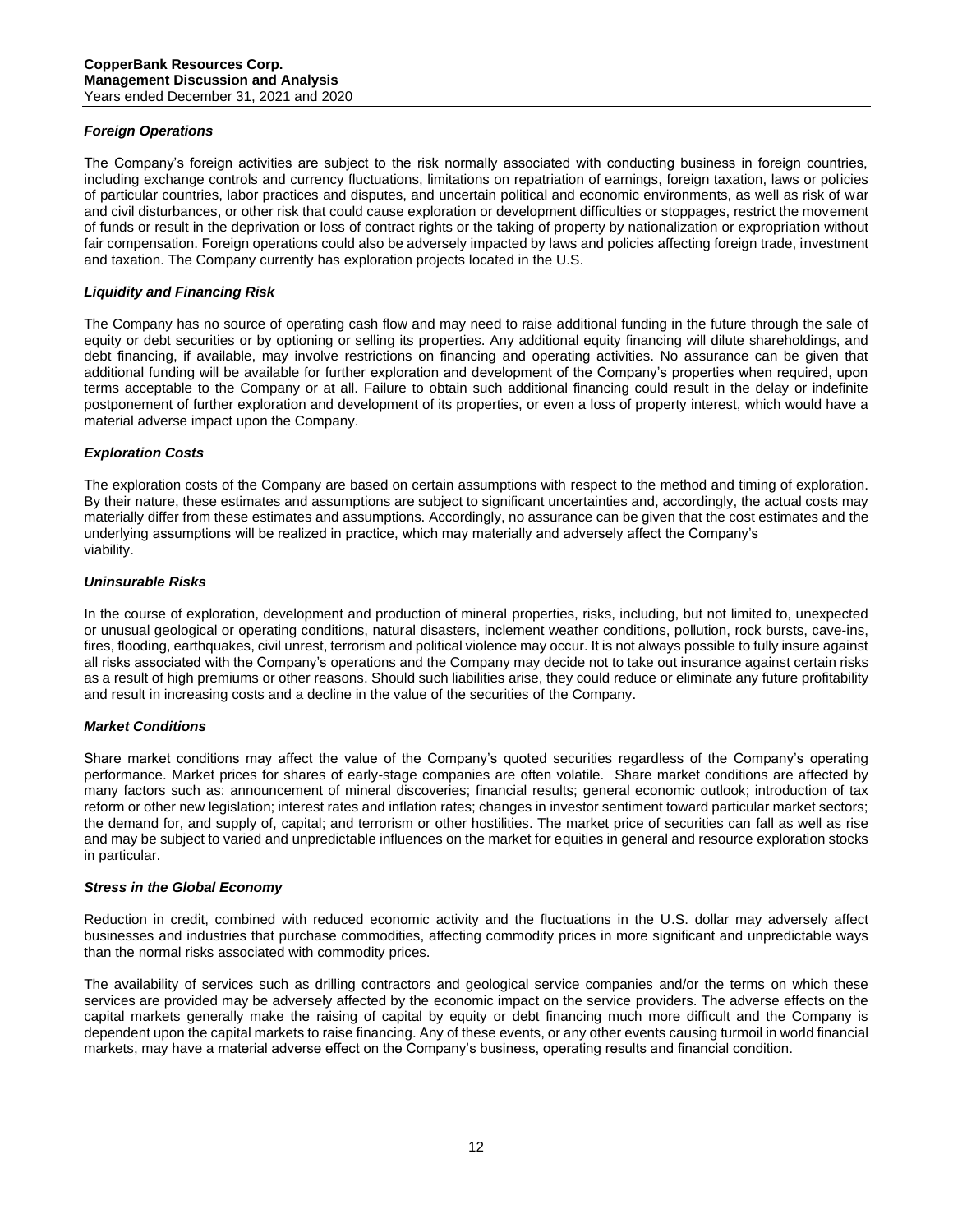## *Current Global Financial Condition*

Current global financial conditions have been subject to increased volatility. As such, the Company is subject to counterparty risk and liquidity. The Company is exposed to various counterparty risks including, but not limited to financial institutions that hold the Company's cash, and through companies that have payables to the Company. The Company is also exposed to liquidity risks in meeting its operating expenditure requirements in instances where cash positions are unable to be maintained or appropriate financing is unavailable. These factors may impact the ability of the Company to obtain loans and other credit facilities in the future and, if obtained, on terms favorable to the Company. If these increased levels of volatility and market turmoil continue, the Company's operations could be adversely impacted and the trading price of the common shares could be adversely affected.

#### *Operating Hazards and Risks Associated with the Mining Industry*

Mining operations generally involve a high degree of risk, which even a combination of experience, knowledge and careful evaluation may not be able to overcome. Hazards such as unusual or unexpected formations and other conditions are involved.

Operations in which the Company has direct or indirect interest will be subject to all the hazards and risks normally incidental to exploration, development and production of precious and base metals, any of which could result in work stoppages, damage to or destruction of mines and other producing facilities, damage to life and property, environmental damage and possible legal liability for any or all damage. The Company may become subject to liability for cave-ins and other hazards for which it cannot insure or against which it may elect not to insure where premium costs are disproportionate to the Company's perception of the relevant risks. The payment of such insurance premiums and of such liabilities would reduce the funds available for exploration activities.

#### *Possible Dilution to Present and Prospective Shareholders*

The Company's plan of operation, in part, contemplates the accomplishment of business goals and objectives through the issuance of securities of the Company and possibly, incurring debt. Any transaction involving the issuance of previously authorized but unissued common shares, or securities convertible into common shares, would result in dilution, possibly substantial, to present and prospective holders of common shares.

#### *Dependence on Key Personnel*

The Company strongly depends on the business and technical expertise of its management and key personnel. There is little possibility that this dependence will decrease in the near term. As the Company's operations expand, additional resources may be required.

#### *Conflict of Interest*

Certain directors of the Company are also directors, officers or shareholders of other companies that are similarly engaged in the business of acquiring, developing and exploiting natural resource properties. Such associations may give rise to conflicts of interest from time to time. The directors of the Company are required by law to act honestly and in good faith with a view to the best interests of the Company and to disclose any interest which they may have in any project or opportunity of the Company.

If a conflict arises at a meeting of the board of directors, any director in a conflict will disclose his interest and abstain from voting on such matter. In determining whether or not the Company will participate in any project or opportunity, the directors will primarily consider the degree of risk to which the Company may be exposed and its financial position at that time.

# *Trading Volume*

The current trading volume of the Company's shares limits the liquidity of an investment in the Company's shares.

#### **FORWARD LOOKING STATEMENTS**

Certain statements contained in this MD&A constitute "forward-looking statements". These statements relate to future events or the Company's future performance, business prospects or opportunities. All statements other than statements of historical fact may be forward-looking statements. Forward-looking statements are often, but not always, identified by the use of words such as "seek", "anticipate", "plan", "continue", "estimate", "expect", "may", "project", "predict", "potential", "targeting", "intend", "could", "might", "should", "believe" and similar expressions. Information concerning the interpretation of drill results, mineral resource and reserve estimates and capital cost estimates may also be deemed as forward-looking statements as such information constitutes a prediction of what mineralization might be found to be present and how much capital will be required if and when a project is actually developed. These statements involve known and unknown risks, uncertainties and other factors that may cause actual results or events to differ materially from those anticipated in such forward-looking statements. The Company